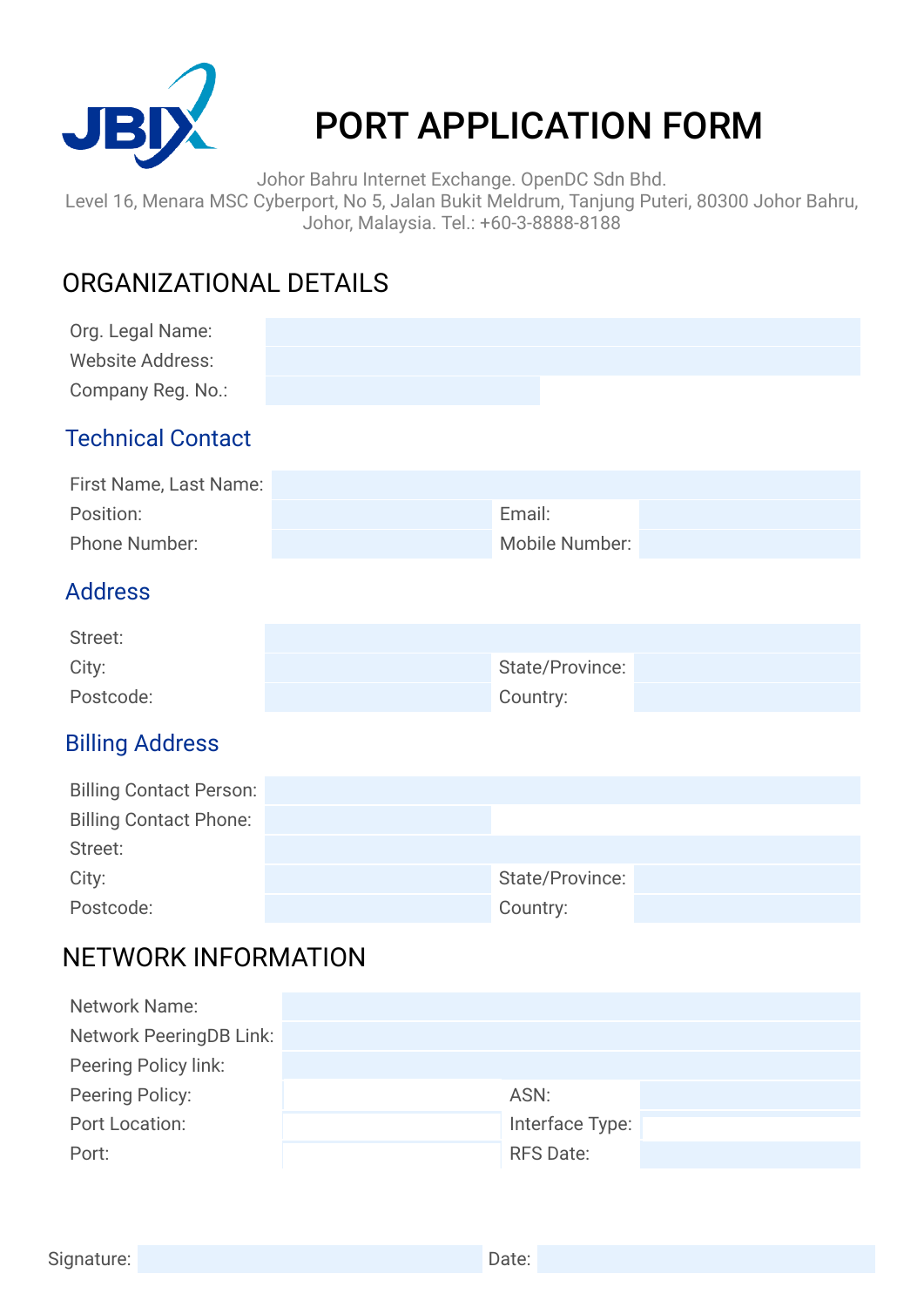

#### **JBIX's Participant Internet Exchange General Terms and Conditions**

The use of Johor Bahru Internet Exchange (JBIX) and related services ("Services") offered by Open DC Sdn Bhd ("Open DC") is subject to (i) these general terms and condition ("GTC"); (ii) the Application Form; and (c) any other specific terms and conditions amended by Open DC from time to time. In the event of any conflict among parts of these GTC, or the Application Form, the following order of precedence will apply: (i). Application Form (including any special terms specified in the Application Form or contained in schedules or appendices attached therein); (ii) other parts of the GTC.

#### **1. Definition:**

For the purpose of these GTC, the following terms shall have the following meanings:

- "**Application Form**" means the application form for a Service that when executed by the Participant and Open DC, together with the GTC comprises an agreement between the parties in respect of that Service.
- "**Co-Location or Location**": means any physical location in which the OPEN DC Port is present.
- "**Connection**": means the physical connection of the router of Participant (directly or via a third-party network) to the OPEN DC Port.
- "**Connection Date**" means the date the Services activated.
- "**Initial Term**" means the Service duration as specified in the Article 3 below.
- "**OPEN DC Port**": means the JBIX Infrastructure operated by Open DC Datacentre at Menara MSC Cyberport that facilitate IP traffic exchange between parties connected thereto for the Location as specified in the Application Form.
- "**OPEN DC IP-address**": means one IP-address, provided and received by the Participant for its own router per connection that Participant has applied for, out of a dedicated address range reserved for the JBIX Infrastructure.
- "**Services**" means the Internet Exchange and related services offered at JBIX at free of charge for 12 months as in Article 3 and 4 herein.

**2. Term:** The Service will commence on the Connection Date and shall remain in force for a period of 12 months ("Initial Term") and upon conclusion of the Initial Term, the Service will automatically continue in effect indefinitely ("Extended Term") until terminated by either Party upon thirty (30) days' written notice.

**3. Provision of Service(s):** The Participant who connect to remote peering node will be allocated a 10GE port with 10Gbps connectivity capacity to OPEN DC. OPEN DC provides the following services subject to Open DC's specific terms and conditions:

- (i) remote peering service is provided to Participant on a trial service basis for a duration of 12 months, commencing from the port activation date ("Free Service Period);
- (ii) the bandwidth services is provided on best effort basis.

Participant in the remote-peering-node is required to procure their own bandwidth to connect to OPEN DC directly after the end of the Free Service Period.

**4. Service Charge:** OPEN DC will make and keep the Connection available to Participant throughout the Initial term with free of charge during the Initial Term. The Service charge ("Charge") in respect of the provision of the Service shall be payable from acceptance of the Extended Term. The Participant hereby agrees to pay the rate published in OPEN DC or JBIX's website and the payment shall be made in the manner specified therein.

**5. Use of Service:** Participant is entitled to use the Connection for its normal business purposes. Participant's rights under the these GTC are non-exclusive. The Participant shall: -

(i). comply with and not contravene all applicable laws of Malaysia relating to the Service;

(ii). not use the Service for any unlawful purposes including and not limited to criminal purposes;

(iii) not to infringe any intellectual property rights;

(iv) not entitled to assign any of its rights or interest granted herein; or

(v) not do anything in any way which could lead directly to death, personal injury, or severe physical injury or environmental damage, whether due, or not, to the failure of the Service(s).

**6. OPEN DC's Obligation:** Obligations and responsibilities of the OPEN DC with regard to the Services provided will not apply beyond the Service demarcation point or patch at the location.